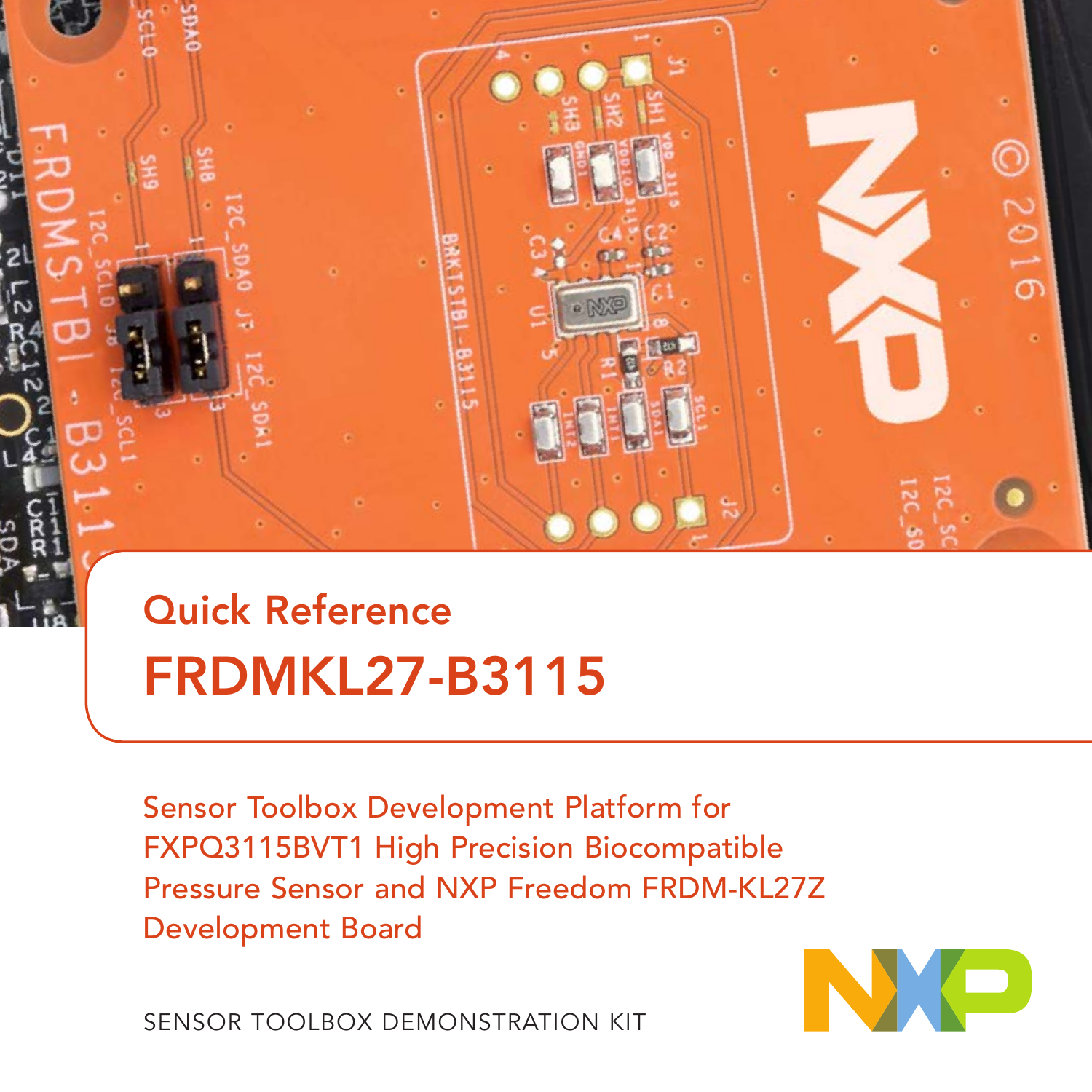### Quick Reference



**Figure 1:** FRDMKL27-B3115